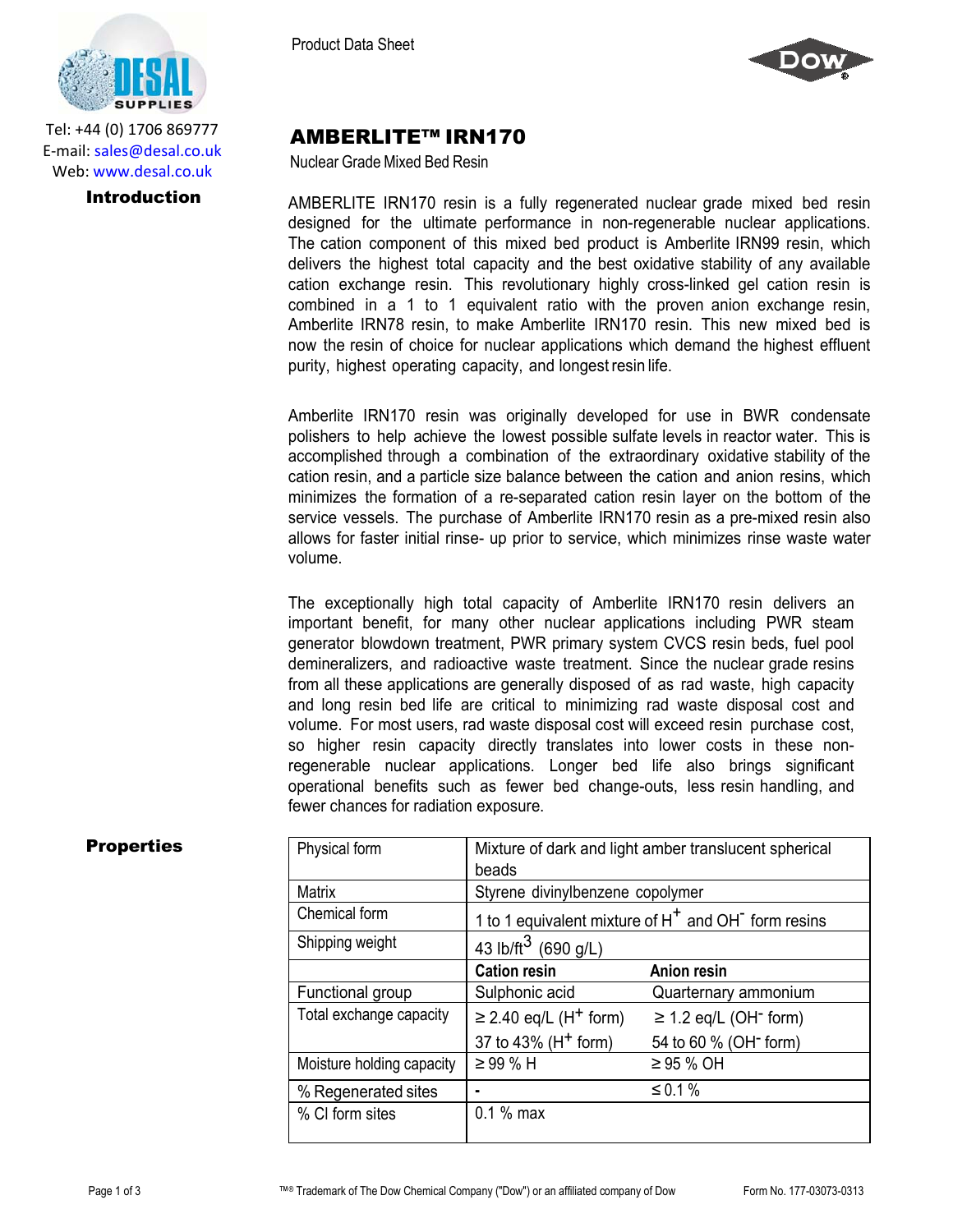| Particle size      |                      |
|--------------------|----------------------|
| Retained on 50     | $\geq 95 \%$         |
| Mesh (0.300 mm)    |                      |
| Whole beads        | $\geq$ 350 g/bead    |
| Breaking weight    | $\geq 95 \%$         |
| (average)          | $> 200$ g/bead       |
| Na                 | 50 mg/kg dry maximum |
| Al                 | 50 mg/kg dry maximum |
| Fe                 | 50 mg/kg dry maximum |
| Cu                 | 10 mg/kg dry maximum |
| Heavy Metals as Pb | 10 mg/kg dry maximum |

## Suggested **Operating** Conditions

| Maximum operating temperature                   | 60 to 140 °F (15 to 60 °C)                |
|-------------------------------------------------|-------------------------------------------|
| Minimum bed depth                               | 36 inches                                 |
| Service flow rate for condensate polishing (LV) | 50 gpm/ft $^2$                            |
| Service flow rate for other applications (SV)   | 1 to 6 gpm/ft <sup>3</sup> (8 to 50 bv/h) |

### **Hydraulic Characteristics**

The figure shows the pressure drop data for Amberlite IRN170 resin, as a function of service flow rate and water temperature. Pressure drop data are for clean beds which have not accumulated solids during the service run. If the bed accumulates solids, the pressure drop would increase.



# **Limits of use** AMBERLITE IRN170 resin is suitable for industrial uses. For other specific applications such as pharmaceutical, food processing or potable water applications, it is recommended that all potential users seek advice from Rohm and Haas in order to determine the best resin choice and optimum operating conditions.